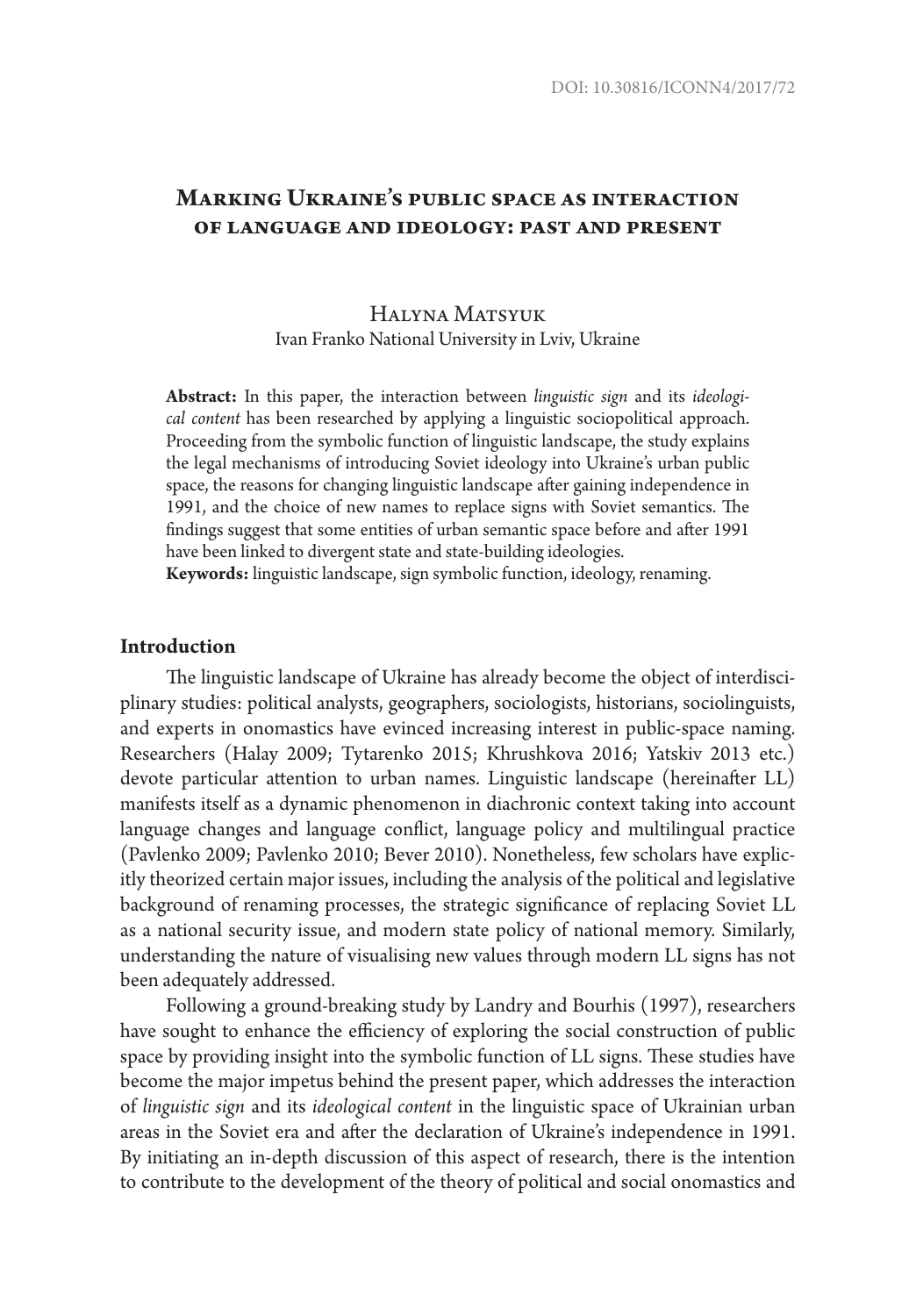the theory of sociolinguistics, as well as to broaden the scope of issues related to LL discussed within geosemiotics, which is a cutting-edge research field.

### **Research methodology**

Broadly speaking, I have adopted a linguistic sociopolitical approach to study the interaction between *linguistic sign* and its *ideological content*. It largely relies upon the conceptual premises of the theory of LL with regard to the functions of names in the semantic space of urban areas (Ben-Rafael *et al*. 2006; Ben-Rafael *et al*. 2010; Jaworski and Yeung 2010); the theory of language and identity interaction in sociocultural context (Bucholtz and Hall 2005; Nahorna 2008; Kozlovets 2009; Matsyuk 2014); the theory of political ideology in relation to Ukraine's transition from totalitarianism to the development of fundamental democratic principles of coexistence and market relations (Kyrylyuk 2009). It also makes particular use of the ideas of onomastics pertaining to the specific aspects of creating toponyms, urban names, and other means for marking public space (Luchyk 2009). Discourse, comparative, and event analysis were applied to the signs used to rename the public space of Ukrainian cities during the period of the USSR and the years of independence (1991–2017).

The corpus contains a comprehensive list comprising the names of cities, towns, villages, streets, lanes, squares, districts, etc. collected from paper and electronic media. It seems vital to analyse those relatively unknown aspects of renaming processes in the public space of two types of Ukraine, namely the Soviet one and the independent one, which could help to expose and elucidate the interaction of language and ideology. Therefore, it is pertinent to consider the following: 1) the symbolic function of LL as a means of constructing Soviet ideology and the legal mechanisms for its implementation in public semantic space; 2) the reasons for changing LL and the choice of new names for replacing the signs with Soviet semantics; 3) the correlative interaction of *linguistic sign* and its *ideological content* in LL before and after 1991.

# **Symbolic function of LL, construction of Soviet ideology, and legal mechanisms of its introduction into the public space of Soviet Ukraine**

As previously stated, LL signs perform an informational and a symbolic function (Landry and Bourhis 1997). Through their form and content, they make society's ideological values visible. Therefore, LL signs assume the role of a powerful instrument in state hands. A state has a strong possibility to take advantage of the symbolic landscape to consolidate its ideology.

Before embarking on the examination of LL signs in Ukraine, it is essential to delineate the notion of ideology to avoid possible conflicting interpretations. Dictionaries of political studies define ideology as a system of political, legal, ethical, artistic, cultural, religious, and philosophical views that are part of public consciousness. Their role is to preserve allegiance to a certain set of ideals or to suggest social changes. Thus, ideology always expresses certain social values (*Entsyklopedychnyi slovnyk* 2010: 267–266; Karasevych and Shachkovska 2016: 137–138).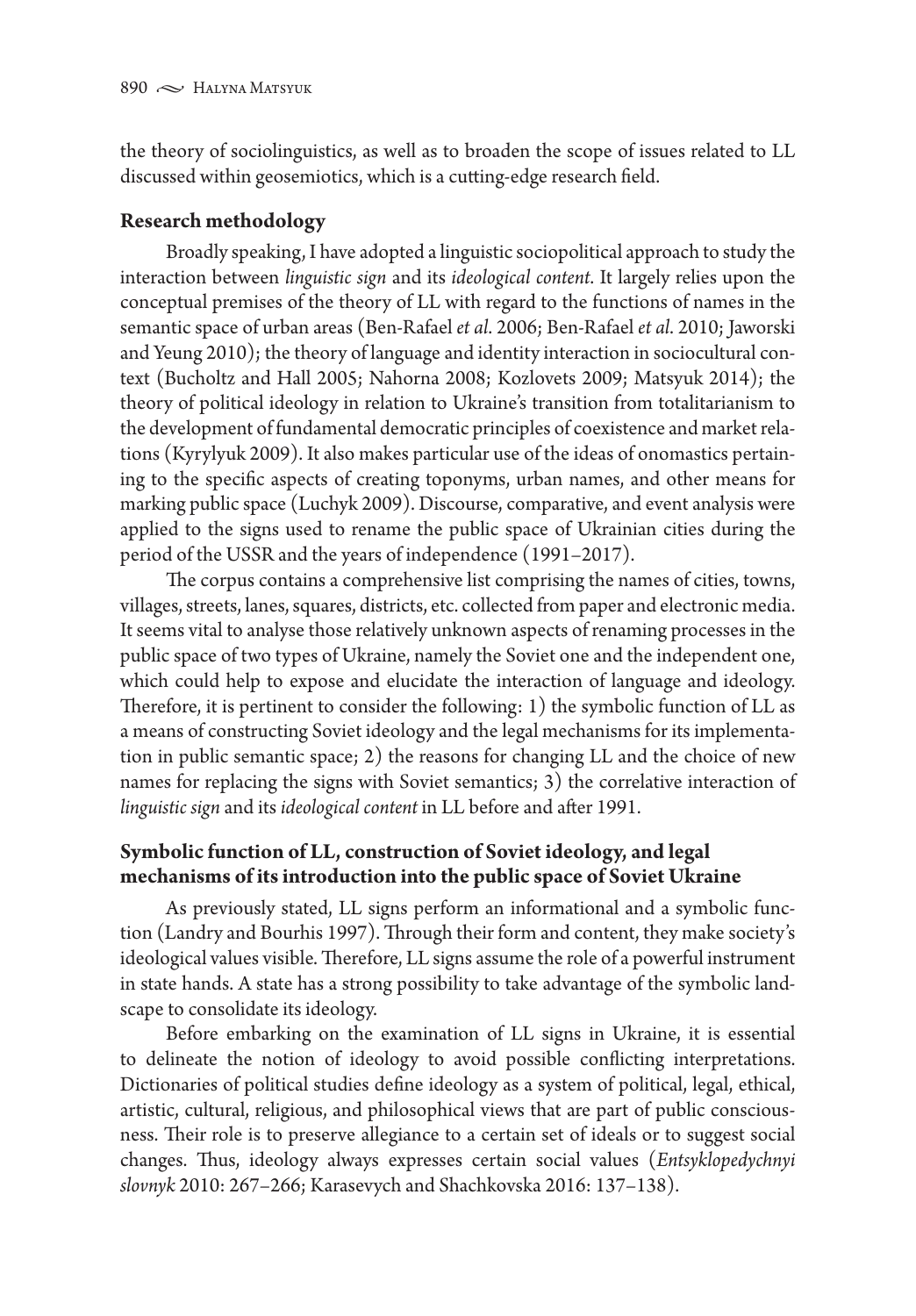The comprehensive empirical data that I collected and analysed in the process of research suggests that pre-Soviet LL signs, as a rule, reflected a distinctive character of a particular area, identified the location of certain objects of nomination, and occasionally manifested the ideological content associated with royal persons or an event of national significance. Conversely, since its early years, the Soviet government intensified the ideological narrative in public space naming. For example, in 1919 in Kharkiv, the first Soviet names with ideological content appeared in public space: *Karl Liebknecht Street*, in honour of German and international labour movement activist, one of the founders of the Communist Party of Germany (instead of *Sumy Street*); *Rosa Luxemburg Square*, in honour of German labour movement leader, one of the founding members of the Communist Party of Germany (instead of *Mykolayiv Street*). In the following years, a similar practice of introducing new LL signs was adopted in every Ukrainian city. An ideologically-driven naming process intended to visualise the values of a new Soviet system. The latter stigmatised and eliminated the so-called "class-alien" public space names which were related to the gentry and noble class as well as religion: *Velykyi i Malyi Filvarok* ('Great and Little Folwark') (Lviv Region) was changed to *Velykyi i Malyi Pryhorodok* ('Great and Little Suburb'); *Sultanovka*  ('related to Sultan') (South Ukraine) – Yuzhne ('South'); *Yanholy* ('Angels') (Kherson Region) – *Peredove* ('related to Soviet leading workers'). Communist symbols were represented by typical names with a high frequency throughout Soviet Ukraine: *Pershotravneve* ('The First of May'), *Leninske* ('Lenin'), *Soviet*, *Ulyanovka* ('Ulyanov' – Lenin's real surname), etc. After World War II, there was a massive change in the historical names associated with the Germans, Crimean Tatars, and Poles. Nationally marked names throughout the country were gradually substituted by neutral ones, for instance, *Ivanivka*, *Mykhailivka*, and *Yosypivka* (derivatives of the names *Ivan*, *Mykhailo*, and *Yosyp*).

It is noteworthy that LL was promptly losing its informative function to become standardised throughout the state. All residential areas were forced to include certain thematic groups to their public space: the names associated with the October Revolution and the advent of the Bolsheviks' rule (Lenin, Artem, Budyonnyi, Voroshylov); the phenomena of the Soviet political system (Pioneers, the Komsomol, the Communist Party); the newly introduced public holidays (Soviet Army Day, May Day); the Russian ideologues of the revolutionary movement canonised by the Soviet propaganda (Herzen, Dobrolyubov, Chernyshevskyi); the foreign revolutionaries and leaders of world communism (Babel, Dimitrov, Liebknecht, Luxemburg, Engels, Marx). One of the Soviet linguistic universals was the thematic group "The Creators of the Communist Ideology": Lenin, Marx, Engels *et al.* The central part of every locality was marked by this set of entities. It is highly relevant to the discussion that these names were alien to local cultures and were brought into their symbolic space in order to form a new Soviet identity of the Ukrainian Soviet Socialist Republic.

What is particularly striking is that Soviet LL signs had their specific sender: state power was the only actor of political communication. Thus, LL signs were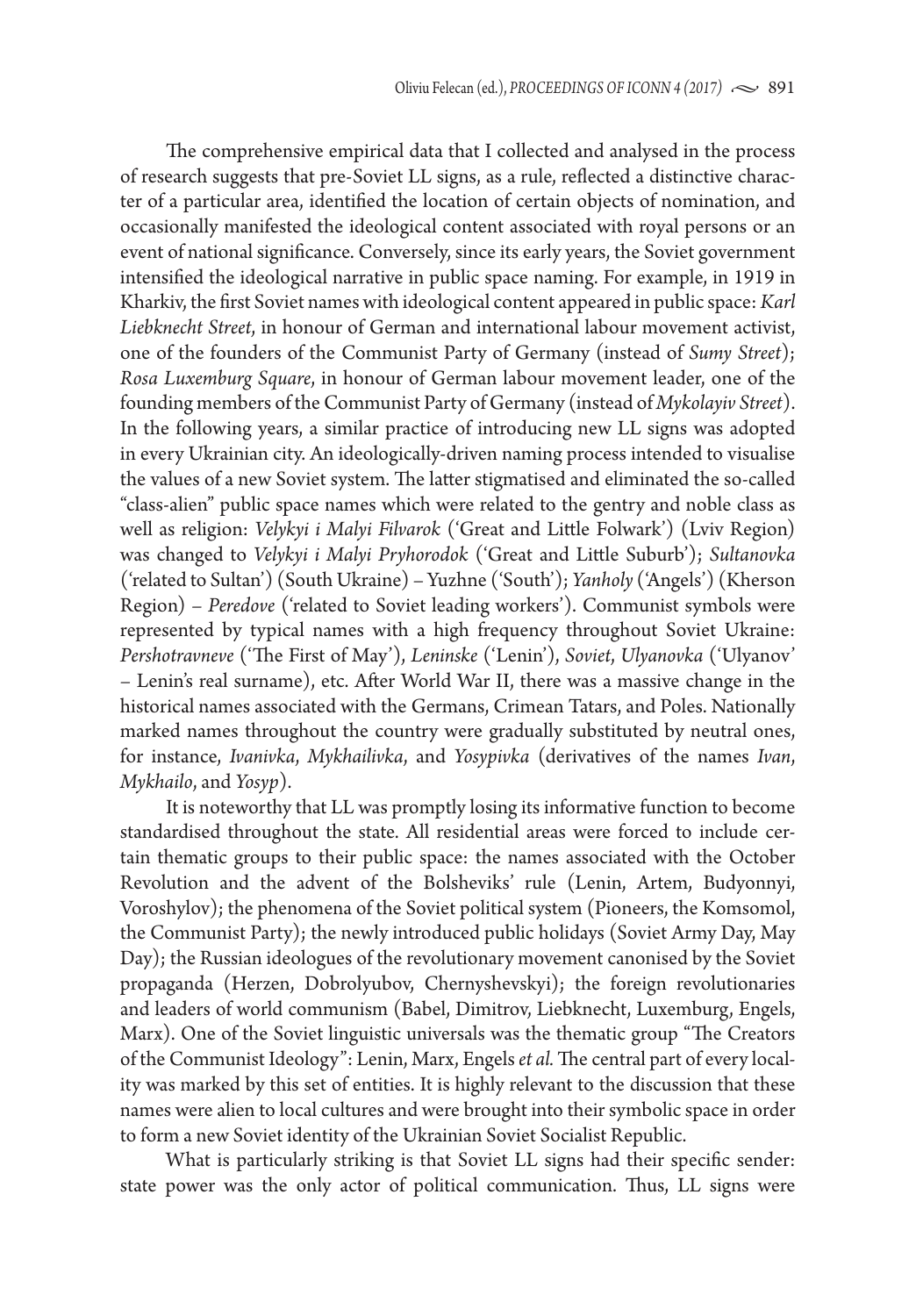decontextualised top-down entities, which were not related to any place and had the same form and content in different localities of Soviet Ukraine.

Notwithstanding the fact that the Soviet government began the renaming from the first years of its rule, the legislative framework was introduced much later. One of the first documents (*Ukaz Prezydyuma…* 1957: 579–581) defined the procedure for giving names of state and public figures to regions, towns, cities and other localities, enterprises, collective farms, establishments, and organisations. The Decree was the first to prohibit naming objects after the persons while alive. In 1968, the Supreme Council of the Ukrainian Soviet Socialist Republic issued a decree "On the Procedure of Assigning Names of State and Public Figures to Streets, Squares and Other Parts of Localities of the Ukrainian SSR" **(***Ukaz Prezydii…* 1968**)** reaping the demands of the previous decree.

According to the Constitution of the Ukrainian Soviet Socialist Republic of 1978, local governments were held fully liable for naming public space objects. Article 20 of the Law of the USSR dated December 25, 1979, "On City and Area Council of People's Deputies of the Ukrainian Soviet Socialist Republic" (Zakon Ukrainskoi Radianskoi… 1979), conferred powers on the Council of People's Deputies regarding the naming and renaming of avenues, streets, alleys, squares and the numbering of houses on the territory of the Council. Following the Decree of the Presidium of the Supreme Council of the Ukrainian Soviet Socialist Republic dated March 12, 1981, "On the Procedure of the Administrative and Territorial Arrangement of the Ukrainian Soviet Socialist Republic" (*Ukaz Prezydii Verkhovnoi Rady…* 1981), the executive committees of the Councils of People's Deputies were empowered to name and rename urban areas and to name them after state and public figures.

## **Causes of changes in LL and the choice of new names for replacing the signs with Soviet semantics since 1991**

In independent Ukraine, the first regions to exclude Soviet ideological signs from their public space were the western regions, primarily Lviv, Ivano-Frankivsk, Ternopil, and Volyn, where the representatives of the anti-communist national democratic camp formed the core of local authorities. In other territories, the renaming process was slowpaced: in 2007–2010, 2754 names associated with communist ideology were replaced in public space. Following this period, the process was put on hold as the humanitarian policy of the newly elected President Viktor Yanukovych targeted the rehabilitation of the Soviet past.

Other laws of Ukraine were related to the renaming process, including the Law on the Holodomor of 1932-1933, which significantly stimulated changes in LL<sup>1</sup>.

The Law of Ukraine "On Geographical Names" dated May 31, 2005, No. 2604-IV; the Law of Ukraine "On the Holodomor of 1932–1933 in Ukraine" dated November 28, 2006, No. 376-V; the Resolution of Kyiv Court of Appeal dated January 13, 2010, on the criminal case No. 1–33 / 2010 initiated by the Security Service of Ukraine on the fact of genocide in Ukraine in 1932–1933 on the grounds of a crime provided in Part 1 of Article 442 of the Criminal Code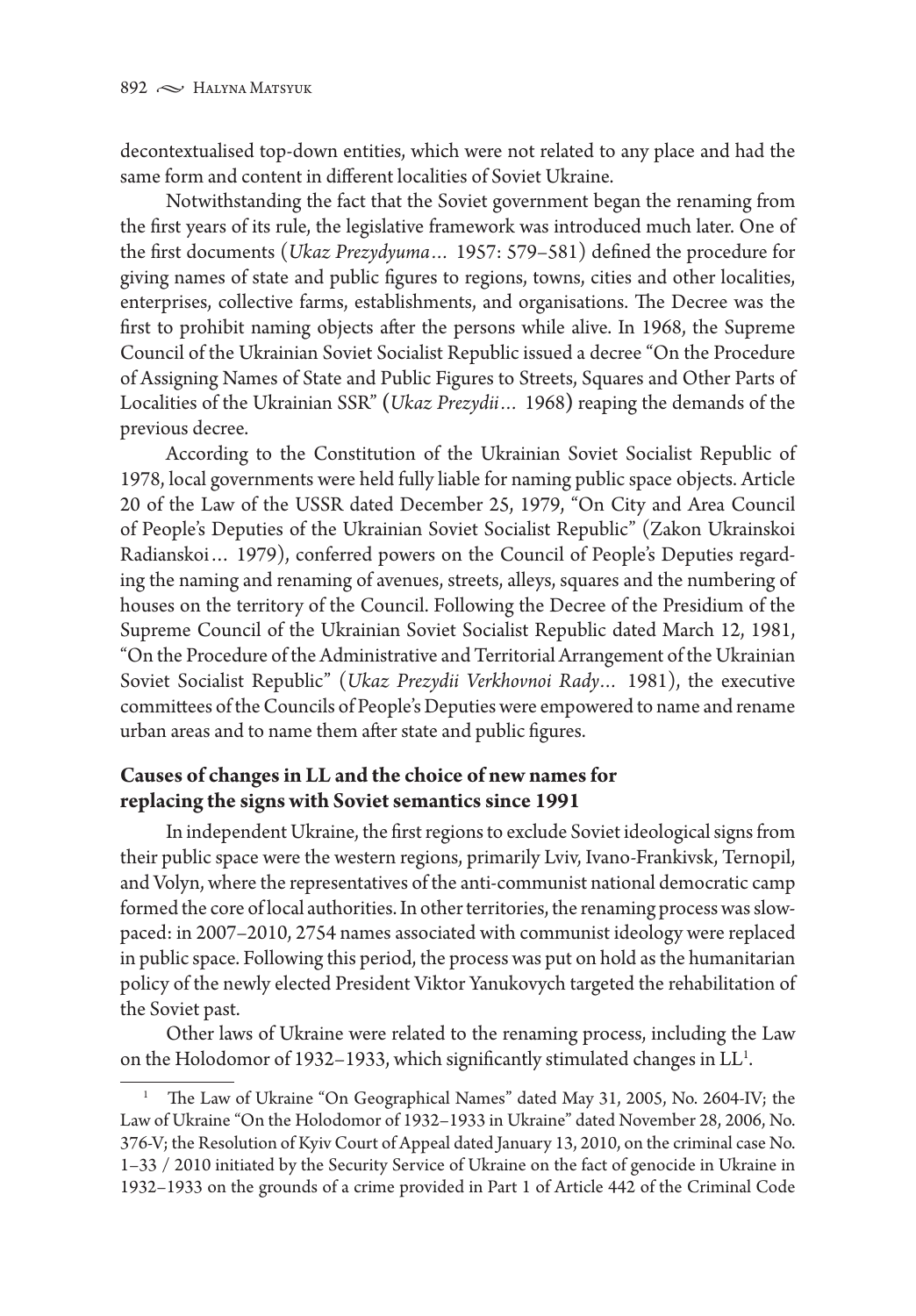During the period of the Revolution of Dignity (2013–2014), the process of de-Sovietisation spontaneously made a fresh start. Further still, following the annexation of Crimea by Russia in 2014 and the beginning of the ongoing Russian-Ukrainian war in the Donbass, the toponymic space ceased to be a matter of mere humanitarian policy. In the context of the aggression against Ukraine, it has evolved into one of the key instruments of state national security. Therefore, the President of Ukraine issued the Decree "On Specific Measures of Standardising the Description, Use and Protection of State Symbols of Ukraine" dated August 23, 2014, No. 667/2014, which contained "the prohibition of using the symbols of totalitarian and other non-democratic regimes, self-proclaimed quasi-state entities, terrorist and separatist organizations or groups" (*Yak pereimenuvaty vulytsiu…* 2014: 9). In April 2015, Verkhovna Rada (the Supreme Council of Ukraine) voted for four de-Communisation laws: a) the Law of Ukraine No. 317-VIII dated 09.04.2015, "On the Condemnation of the Communist and National-Socialist (Nazi) Totalitarian Regimes in Ukraine and the Prohibition of Promoting Their Symbols"; b) the Law of Ukraine No. 316-VIII dated 09.04.2015, "On the Access to the Archives of Repressive Bodies of the Communist Totalitarian Regime of 1917–1991"; c) the Law of Ukraine No. 315-VIII dated 09.04.2015, "On the Perpetuation of the Victory over Nazism in the World War II of 1939–1945"; d) the Law of Ukraine No. 314-VIII dated 09.04.2015, "On the Legal Status and Honouring the Memory of the Fighters for the Independence of Ukraine in the Twentieth Century".

The strategic goal of the above-mentioned laws is to ensure the democratisation of Ukrainian society and its transition to European values. Nonetheless, the transition is hardly possible without overcoming the consequences of totalitarianism. The communication regarding public space renaming between state authorities and the representatives of civil society engaged various political actors: a) Ukrainian Institute of National Memory as a central executive body, whose activity is managed and coordinated by the Cabinet of Ministers of Ukraine and which implements state policy in the sphere of restoration and preservation of national memory of the Ukrainian people; b) political opponents – members of the former Communist Party and the Party of Regions; c) local self-government bodies; d) urban toponymic commissions consisting of public representatives (historians, linguists, architects, sculptors, and local deputies); e) public organisations; f) minority communities residing in particular areas who introduced their suggestions; g) individual citizens. The organisers of the public discussions independently defined the meeting (a conference, a forum, public hearings, roundtable

of Ukraine; the Law of Ukraine "On Assigning Names (Pseudonyms) of Individuals, Anniversaries and Holiday Dates, Names and Dates of Historical Events to Legal Entities and Objects of Ownership", dated May 24, 2012, No. 4865-VI; the Decree of the Cabinet of Ministers of Ukraine dated October 24, 2012, No. 989, "On the Approval of the Procedure of Public Discussion Concerning the Assignment of Names (Pseudonyms) of Individuals, Anniversaries and Holiday Dates, Names and Dates of Historical Events to Legal Entities and Objects Belonging to them as well as Objects Belonging to Individuals Owners."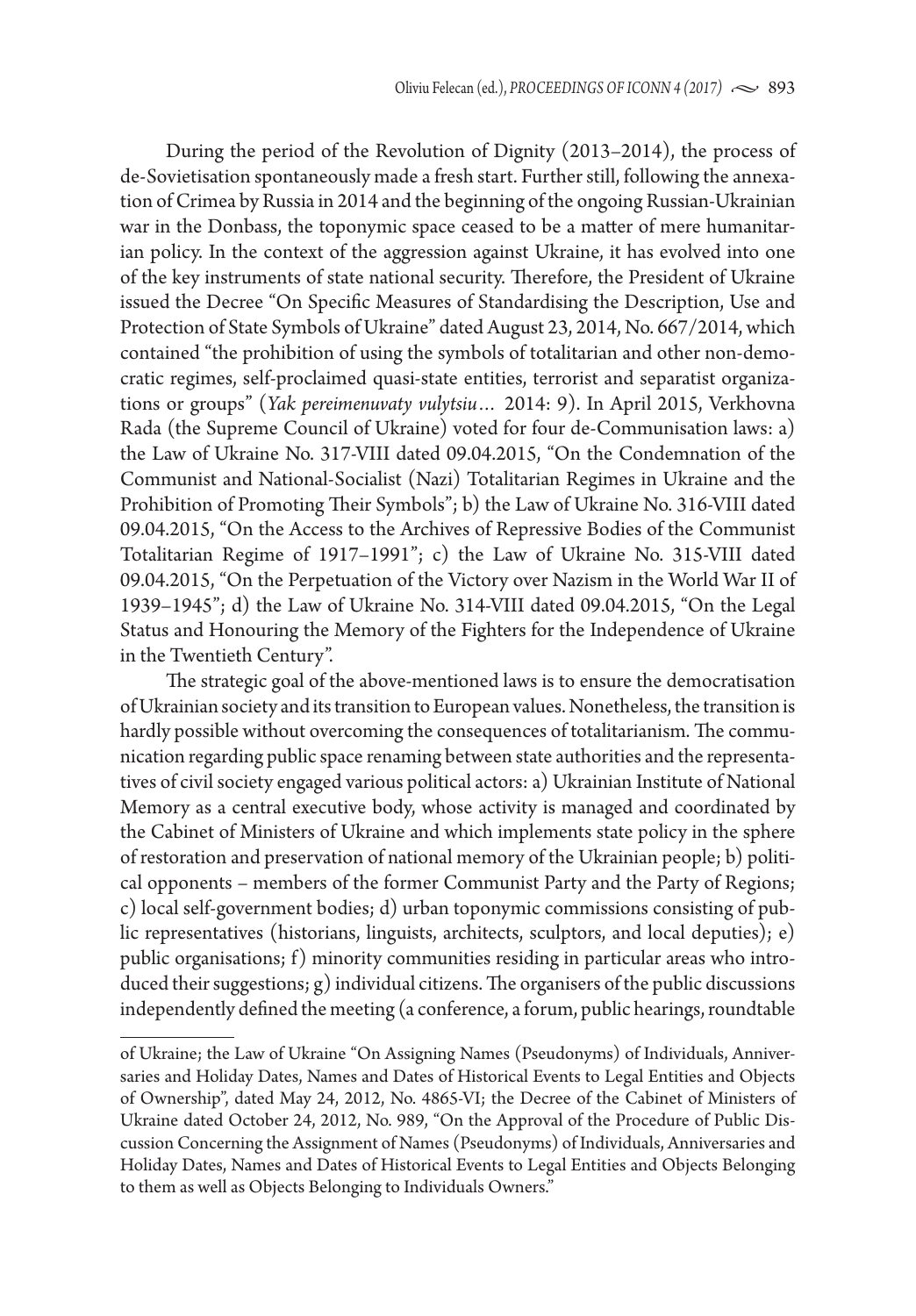meetings, TV or radio debates, an Internet conference, or an electronic consultation) to attract as many participants as possible (*Yak pereimenuvaty vulytsiu…* 2014: 12).

It should be reminded that the condemnation of Communist ideology had been previously issued by different countries of Europe and post-Soviet states: back in 1991– 2010 by Poland, the Czech Republic, Slovakia, Lithuania, Latvia, Estonia, Georgia and the EU (two resolutions of the Parliamentary Assembly of the Council of Europe No. 1481 dated January 26, 2006, and No. 1652 dated January 29, 2009) (Ryabenko 2015).

One of the questions this article asks refers to which entities substituted the elements of Soviet LL laws after the laws of de-Communisation were adopted in 2015. Primarily, the communities reintroduced their historical names, which had been in use prior to the Soviet renaming. Out of 300 historical names, about 70 represent the cultural heritage of indigenous peoples and national communities of Ukraine, namely the Crimean Tatars, Bulgarians, Greeks, Jews, etc. In particular, in the Autonomous Republic of Crimea, the emerging LL predominantly consists of restored historical place names, which were erased by the Stalinist regime after the deportation of the Crimean Tatar people in 1944.

However, in parallel with restoring the pre-Soviet historical names of their residential areas, such as *Bakhmut* (*Artemivsk*) or *Toretsk* (former *Dzerzhynsk*), the communities offered new names: units with neutral semantics, for instance, *Studentska* ('Student Street', instead of *Krupska Street*), *Pryvokzalna* ('Railway Station Street', instead of *Kirov Street*), and units with positive semantics (*provulok Zapashnyi* 'Sweet-Scented Lane', *Shchaslyvyi* 'Happy Lane', *Radisnyi* 'Joyful Lane' – instead of *Chervonoarmiyskyi 1*, *Chervonoarmiyskyi 2*, *Chervonoarmiyskyi 3* 'Red Army Lane'). Additionally, new LL signs emphasise state independence (*Soborna* ('Cathedral Street') *Independence*), the memory of those who perished during the Revolution of Dignity and in the ongoing Russian-Ukrainian war. For example, five villages were renamed in honour of the native-born soldiers who died in the Donbass in 2014.

It stands to reason that the replacement of Soviet LL proves to be one of the ways of symbolic consolidation of new values. It is convincingly illustrated by the renaming of the city of *Artemivsk* and *Artem Streets*, whose names derived from the Communist Party activist known as Artem<sup>2</sup>. In 1924, the pre-Soviet name of the city of *Bakhmut* was replaced by *Artemivsk*, while in 2016, the original name was restored. *Artem Street* could be found in many cities of the Centre, the East and the South of Ukraine. Meanwhile, in 2015–2016, the streets were massively renamed. The new names bring forward the following symbolic meanings connected with peace (*vulytsia Myru* 'Peace Street'), the environment (*provulok Verbnyi* 'Willow Lane'), memories of the artists

<sup>&</sup>lt;sup>2</sup> The Bolshevik Comrade Artem (Sergeev) was a Russian Soviet Party and military public figure (1883–1921), the initiator of the Donetsk – Kryvyi Rih Soviet Republic within the Russian Federation (February-March 1918), the leader of the suppression of resistance against the Bolshevik detachments in Ukraine and the military struggle for the establishment of the Soviet power. He held various leading party posts in Ukraine and Russia and was a close friend of Stalin. After his death, Comrade Artem was buried in the Kremlin Wall in Moscow.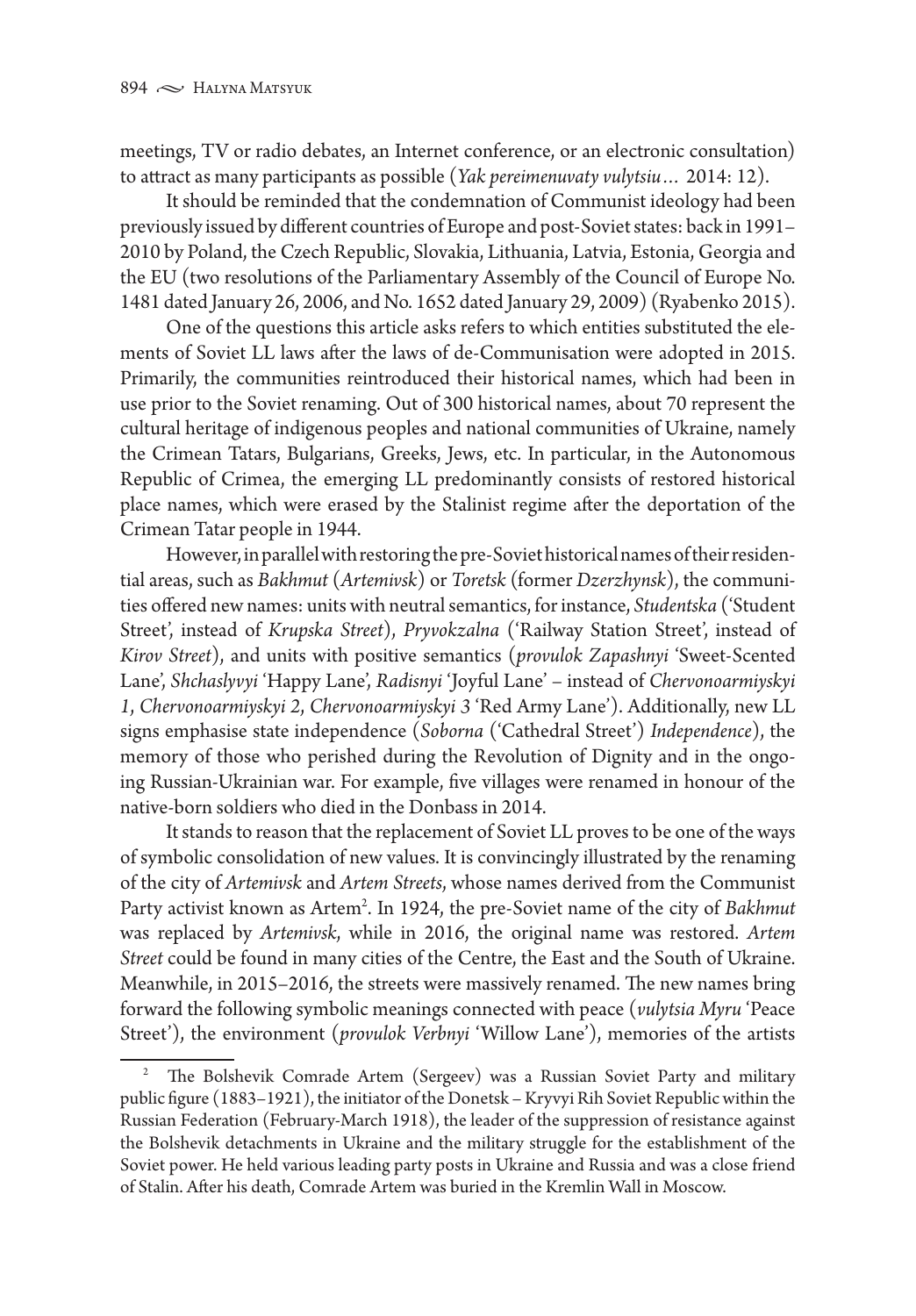born in the city (*Kuindzhi*), the fighters for Ukraine (*Ukrainian Sich Riflemen*), the families that contributed to the development of Ukrainian culture, industry, and banking (*vulytsia Alchevskykh* 'The Alchevskyis' Street'), the scientists related to the area who gained worldwide recognition (*Ilko Borshchak*), etc. The names under consideration germinated new narratives aimed at supporting national identity.

It is to be noted that by December 2016, LL signs were largely replaced in Vinnytsia (4882), Volyn (591), Dnipropetrovsk (4122), Donetsk (2904), Zhytomyr (2999), Transcarpathian (501), Zaporizhia (1937), Ivano-Frankivsk 768), Kyiv (3411), Kirovohrad (2929), Luhansk (1456), Lviv (9), Mykolayiv (1528), Odessa (2244), Poltava (3815), Rivne (435), Sumy (2776), Ternopil (98), Kharkiv (4116), Kherson (1628), Khmelnytskyi (1984), Cherkassy (3646), Chernivtsi (635), Chernihiv (2623) Regions, and in the city of Kyiv (148). Altogether 51,493 entities were renamed (*Ponad 50 tysiach vulyts…*).

### **The new LL of Ukraine as a marker of movement from** *state ideology* **towards** *what ideology?*

In 1991, Ukraine gained its independence as a former Soviet Socialist Republic and began to determine its future under severe conditions of post-Soviet economic, political, and spiritual heritage. It is crucial to understand what features distinguish Ukraine's ideology before and after 1991 and how to define this new type of ideology, which is becoming transparent in the new LL.

The reasoning of Soviet ideology is consistent with the understanding of ideology as a form of doctrine serving as a tool for justifying and protecting dominant social interests. This ideology "deliberately conceals the real socio-political state inadequately reflecting the reality through subjectively imposed and a priori set values and ideas, which are nowhere near the objective laws of social development. In particular, these views were espoused by Max Weber, Karl Marx, Carl Mannheim, and Emile Durkheim" (*Entsyklopedychnyi slovnyk* 2010: 266). Thus, the ideological "curvature of reality", according to Mannheim, enables to consider two types of ideology: *partial* (*individual*) and *total* (*state*), which is formed and supported within the state (*Entsyklopedychnyi slovnyk* 2010: 266–267). Soviet ideology is denoted by a range of synonymic terms: *Soviet ideology – ideology of Marxism-Leninism – state repressive ideology* (Kara-Murza 2012: 75).

Ideological processes in Ukraine at the time of the Soviet Union, known as *Sovietisation*, had several distinct stages: Ukrainianisation, indigenisation, communisation, and Russification, which came with the terror and the destruction of millions of people. For example, in the 1930s the majority of Ukrainian intellectuals became victims of political repression, while the peasantry went through hardships of artificial famine. These were "political practices of the Communist regime with the domination of authoritarian and bureaucratic methods of state and society, the use of terror and repression against the population, and ideological control of society and personality" (*Analitychna dopovid do Shchorichnoho Poslannia…* 2016: 185).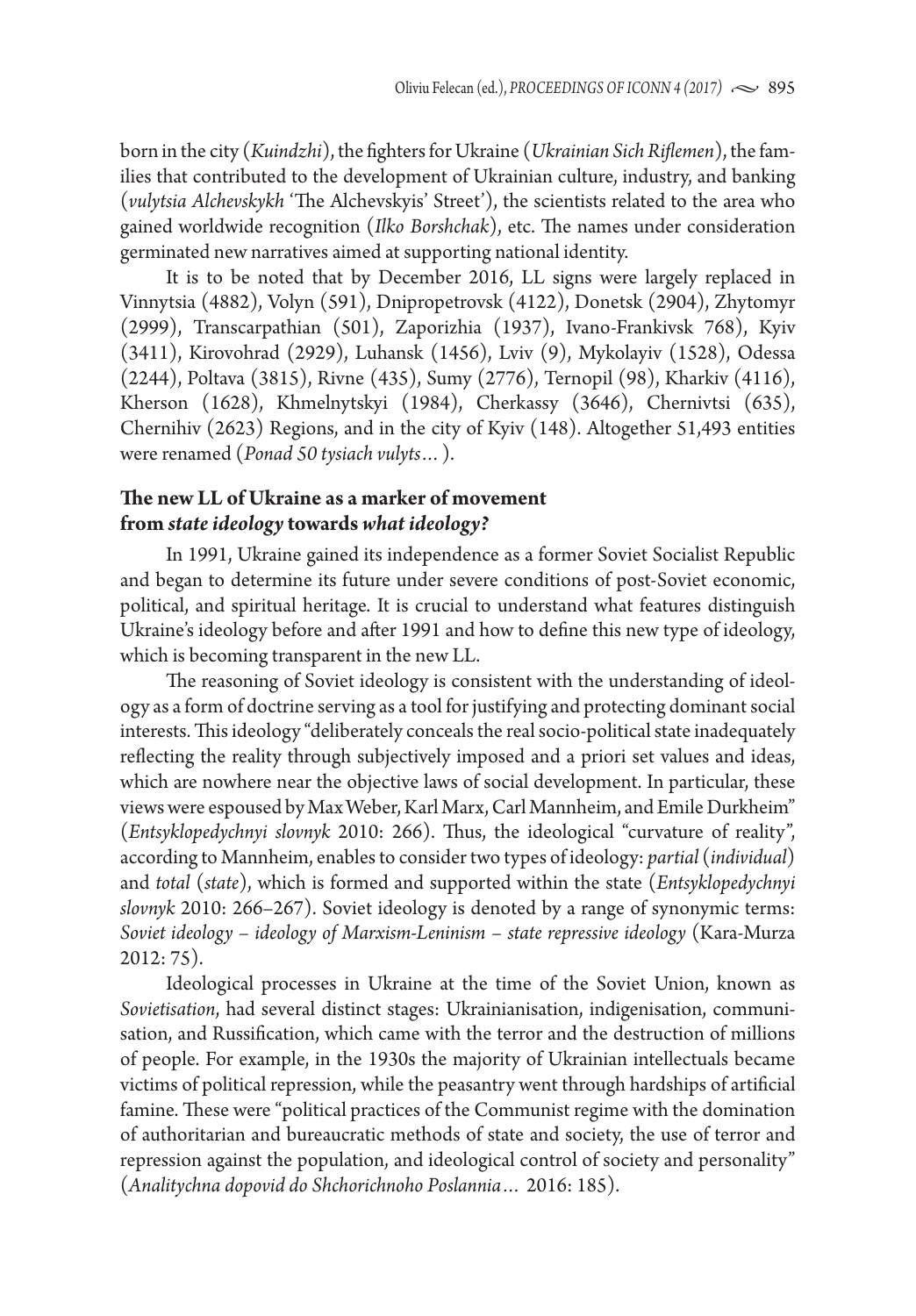Since 1991, Ukraine has been faced with the creation of new concepts: *state development*, *civil society development*, and *political nation formation*. On the one hand, the former Soviet *nomenklatura* (higher officials) was engaged in the social development, whereas the post-Soviet society became the core of the Ukrainian political nation. On the other hand, the process was largely predicated upon the collapse of the Soviet mental and institutional forms (Rozumnyi 2016: 12–35) and, simultaneously, upon the search for and formation of society's new value orientation. Through this process, ideology arises as a value system recognised by the majority of people and integrating them into social communities, since, to a large extent, it is on the ground of ideological commitment that the real political socialisation and the unification of people around relevant slogans and ideas take place, inducing them to certain political actions (in Ukraine, the Orange Revolution in 2004 or the Revolution of Dignity in 2013). Such views on the unifying role of ideology were supported by Thomas Parsons, Francis Fukuyama, Jerzy Wiatr, David Easton, and Daniel Bell. In particular, the mobilisation aspect of ideology as a "translation of ideas into social actions" was emphasised by Daniel Bell, the author of the concept of post-industrial society (*Entsyklopedychnyi slovnyk* 2010: 267).

The data reported here appear to support the assumption that as an instrument of social integration, identification, and mobilisation in the Ukrainian society ideology has a direct bearing on the renaming of symbolic space of Ukrainian LL. It stands to mention, however, that this hypothesis seems to challenge the vision of Bell and Fukayama who hold the view that ideology has already fulfilled its function in the modern world. In a similar vein, some Ukrainian political scientists strongly advocate deideologisation as a sign of a democratic society and as an attempt to ensure the society against the emergence of the totalitarian ideology (Makarenko 2013: 269). The others, in contrast, believe that Ukraine has chosen its own way of development, which offers particular values as certain ideological orientations without having a single marker in social and political discourse (*national state ideology, national ideology, state ideology, ideology of statehood, ideology of state development,* and *ideology of state-building*) (Makarenko 2013; Myklashchuk 2009, Karlova 2010, etc.).

In 2004–2014, particularly after the annexation of the Autonomous Republic of Crimea and Russian aggression in the Donbass, "the challenge to national security prompted the rapid growth of national consciousness, which began to actively seek out worldview and value grounds for its identification and to create its specific forms ad hoc" (Rozumnyi 2016: 35). Consequently, the laws of de-Communization appear as an assessment of the previous Soviet stage simultaneously being the manifestation of de-Sovietisation, which is a complex process of understanding de-Communisation, de-Leninisation, de-Stalinisation, de-Russification, and de-colonisation.

Given that the Ukrainian society is currently living under the conditions of the hybrid war, the interaction of ethnopolitical factors (ensuring the level of inter-ethnical tolerance, integrating national minorities into the Ukrainian society, neutralising the attempts to destabilise the ethnopolitical situation, overcoming interregional isolation,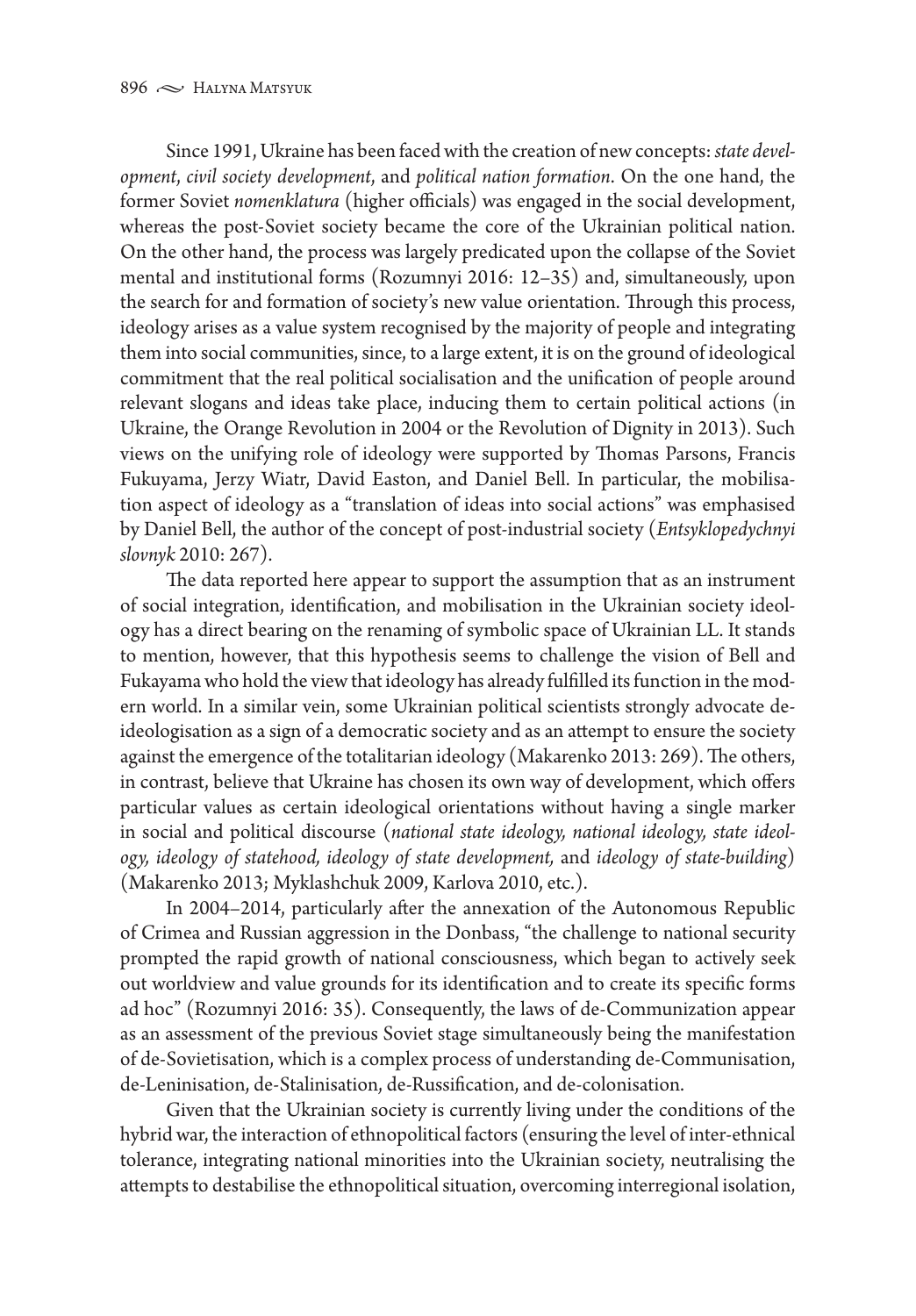etc.) plays a crucial role in its consolidation with the national, civil, and regional identities. It is vital to devote close attention to historical memory and language functioning attending to the role of cultural policy, the role of the state in the development of civil society and to de-Communisation as the completion of the post-Soviet state in the modern history of Ukraine (*Analitychna dopovid do Shchorichnoho Poslannia…* 2016: 185).

#### **Conclusion**

The evidence from this study suggests that over the previous century the semantic space of Ukrainian LL has been a site for visualizing ideology. It seems obvious that the Soviet practices of LL design impoverished both the models of creating LL signs and their content giving preference to the markers of the Marxist-Leninist discourse.

The empirical findings indicate that the changes in the content and form of the Soviet entities of public space, which were introduced with a significant delay in independent Ukraine, have freed modern people from the conflict of memories: one associated with the USSR and the other focused on the nation, which lived through the struggle against Bolshevism and the Soviet regime in the post-war period and is currently defending its independence in the context of the Russian aggression.

Ukraine has surmounted severe difficulties of its Soviet and post-Soviet periods. The de-Communisation that triggered the renaming process is a marker of completing these stages. Apparently, the replacement of Soviet LL appears as a clear confirmation of the breach with the state ideology. It is a striking example of the consolidation of new values and the formation of a new national identity in the context of *state-building ideology*. This term most adequately reflects the reasons and directions of changes that took place in the urban public space of independent Ukraine.

Thus, the interaction of *linguistic sign* and its *ideological content* proves that some units of the urban semantic space in Ukraine before and after 1991 are associated with state and state-building ideologies, which are based on different views and different values.

### **References**

- *Analitychna dopovid do Shchorichnoho Poslannia Prezydenta Ukrainy do Verkhovnoi Rady Ukrainy "Pro vnutrishnie ta zovnishnie stanovyshche Ukrainy v 2016 rotsi"*. Kyiv: NISD. http://www. niss.gov.ua/content/articles/files/poslanya\_new-cc2e3.pdf (accessed September 15, 2017).
- Ben-Rafael, E., E. Shohamy, M. H. Amara and N. Trumpler-Hecht. 2006. Linguistics Landscape as Symbolic Construction of the Public Space: The Case of Israel. *International Journal of Multilingualism* 3 (1): 7–30.
- Ben-Rafael, E., E. Shohamy and M. Barni. 2010. Introduction: An Approach to an "Ordered Disorder". In *Linguistic Landscape in the City*, E. Shohamy, E. Ben-Rafael and M. Barni (eds.), xi-xxviii. Bristol, Buffalo, Toronto: Multilingual Matters.
- Bever, O. 2010. Linguistic Landscapes of Post-Soviet Ukraine: Multilingualism and Language Policy in Outdoor Media and Advertising. PhD diss., University of Arizona. http://arizona.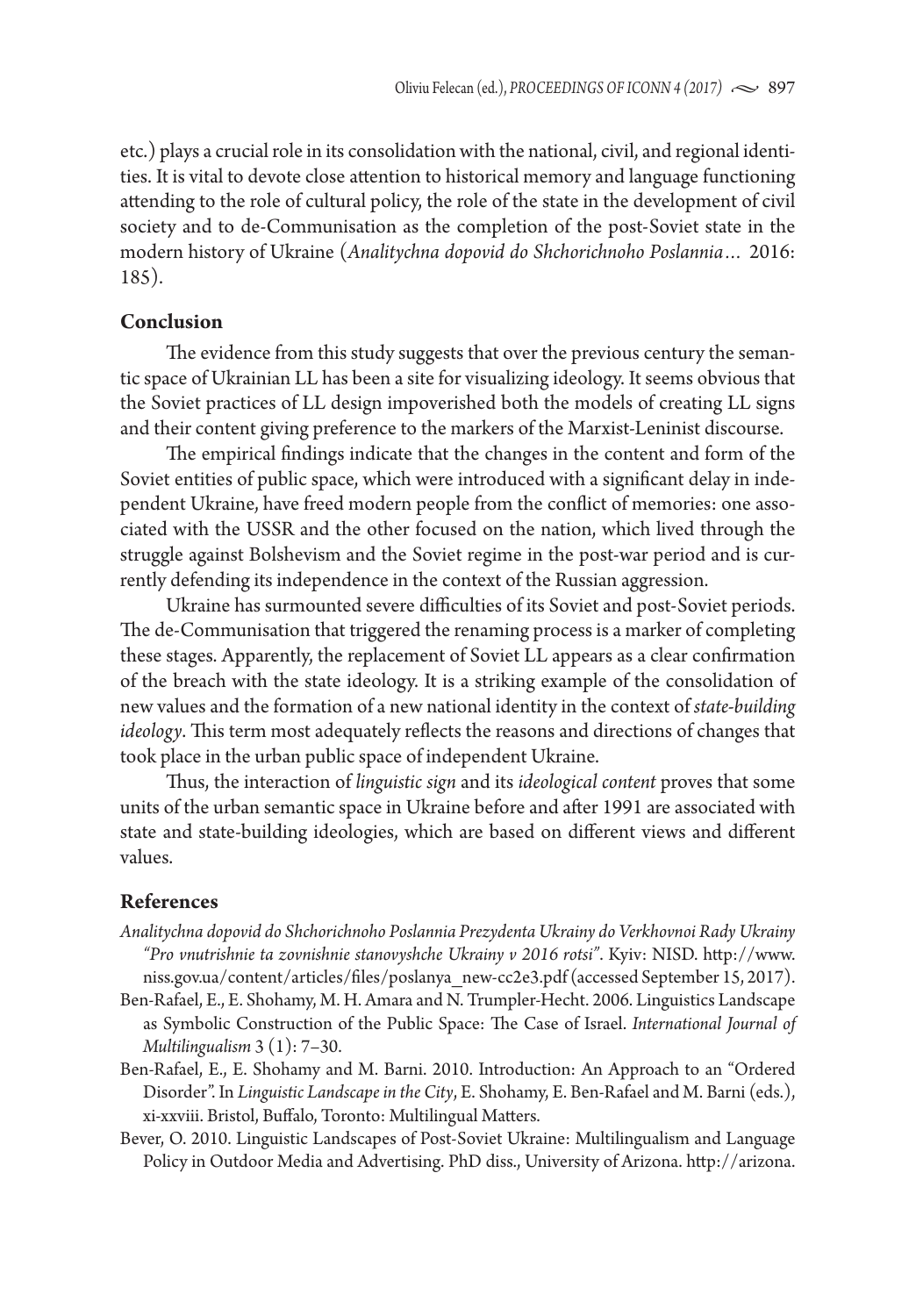openrepository.com/arizona/bitstream/10150/194464/1/azu\_etd\_11276\_sip1\_m.pdf (accessed August 3, 2017).

- Bucholtz, M. and K. Hall. 2005. Identity and Interaction: a Sociocultural Linguistic Approach. *Discourse Studies* 7 (4–5): 585–614.
- *Entsyklopedychnyi slovnyk z derzhavnoho upravlinnia.* 2010. Ideolohiia. Kyiv. 266– 267. http://academy.gov.ua/NMKD/library\_nadu/Encycloped\_vydanniy/14ff57eb-06bd–4b2b–8bfb-ead7f286d5dd.pdf (accessed August 18, 2017).
- Halay, O. 2009. Ukrainska urbanonimiia Zakarpattia v 20–21. Avtoref. dysert. na zdobuttia naukovoho stupenia k. f. n. Uzhhorod.
- Jaworski, A. and S. Yeung. 2010. Life in the Garden of Eden: The Naming and Imagery of Residential Hong Kong. In *Linguistic Landscape in the City*, E. Shohamy, E. Ben-Rafael and M. Barni (eds.), 153–181. Bristol, Buffalo, Toronto: Multilingual Matters.
- Kara-Murza, A. 2012. Kak filosofskie idei prevrashchaiuеsia v repressivnie ideolohii. *Politicheskaia kontseptolohia: zhurnal metadistsiplinarnykh issledovaniy* 2: 62–78.
- Karasevych, A. and L. Shachkovska. 2016. Ideolohiia politychna. *Politolohichna entsyklopediia. Navchalnyi posibnyk dlia vyshchykh navchalnykh zakladiv Knyha III. LITERY – Zh, Z, I, K, L*: 137–138.
- Karlova, V. 2010. Problemy formuvannia zahalnonatsionalnoi ideolohii v Ukraini. *Filosofiia, metodolohiia, teoriia ta istoriia derzhavnoho upravlinnia* 4: 17–24.
- Khrushkova, O. 2016. *Struktura ta funktsiine navantazhennia pysemnykh nosiiv informatsii suchasnoho mista.* Dnipro.
- Konstytutsiia (Osnovnyi Zakon) Ukrainskoi Radianskoi Sotsialistychnoi Respubliky. http:// gska2.rada.gov.ua/site/const/istoriya/1978.html (accessed September 2, 2017).
- Kozlovets, M. 2009. *Fenomen natsionalnoi identychnosti: vyklyky hlobalizatsii: Monohrafiia.* Zhytomyr: Vyd-vo ZhDU im. I. Franka.
- Kyrylyuk, F. 2009. *Filosofiia politychnoi ideolohii*. Kyiv: Tsentr uchbovoyi literatury.
- Landry, R. and R. Y. Bourhis.1997. Linguistic Landscape and Ethnolinguistic Vitality: An Empirical Study. *Journal of Language and Social Psychology* 16 (1): 23–49.
- Luchyk, V. 2009. Pryntsypy i kryteriyi nominatsiyi ta vidnovlennia istorychnykh nazv u toponimiyi Ukrayiny. *Ukrainska mova* 4: 20–33.
- Makarenko, O. 2012. Sutnist i rol derzhavnoi ideolohii v rozbudovi derzhavy v Ukraini. *Aktualni problemy derzhavotvorennia* 1 (43): 268–276.
- Matsyuk, H. 2014. Pro pryrodu vzaiemodii movy ta identychnosti v Ukraini (na materiali miskoho urbanimikonu radianskoho ta postradianskoho periodiv). In *Ukrainotsentryzm naukovoho sumlinnia. Zbirnyk naukovykh prats na poshanu profesora Zenoviia Terlaka*, 539–555. Lviv: Liha-Pres.
- Myklashchuk, I. 2009. Derzhavotvorcha ideolohiia yak chynnyk demokratychnoho rozvytku Ukrainy. *Politychnyi menedzhment* 5 (38): 63–71.
- Nahorna, L. 2008. *Rehionalna identychnist: ukrainskyi kontekst*. Kyiv: IPiEND imeni I.F.Kurasa NAN Ukrainy.
- Pavlenko, А. 2010. Linguistics Landscape of Kyiv, Ukraine: a Diachronic Study. In *Linguistic Landscape in the City*, E. Shohamy, E. Ben-Rafael and M. Barni (eds.), 133–150. Bristol, Buffalo, Toronto: Multilingual Matters.
- Pavlenko. A. 2009. Language conflict in Post-Soviet Linguistic Landscape. *Journal of Slavic Linguistics* 17 (1–2): 247–274.
- Ponad 50 tysiach vulyts zminyly nazvy vprodovzh 2016 roku. Ukrainskyi instytut natsionalnoi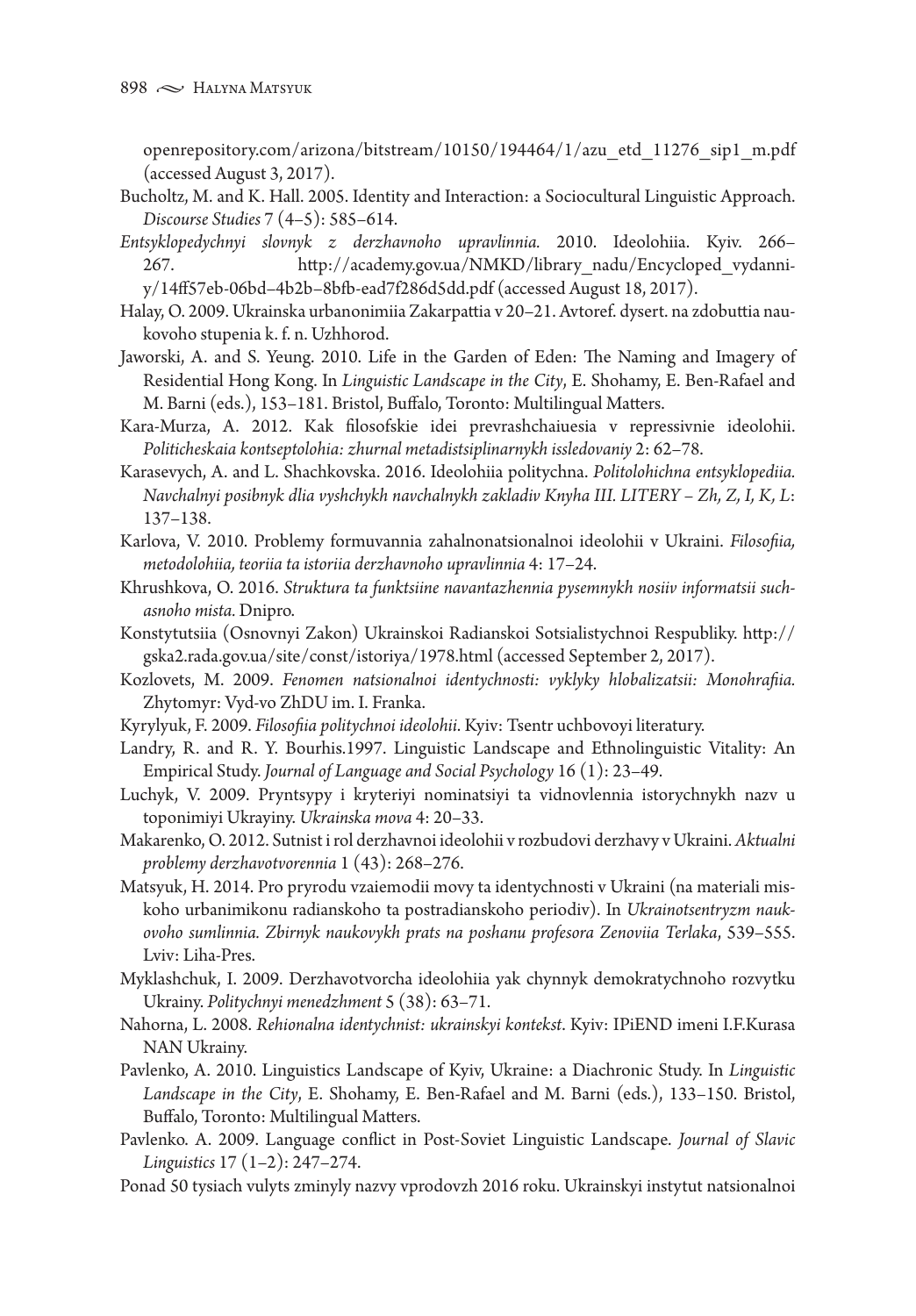pamiati. http://www.memory.gov.ua/news/ponad–50-tisyach-vulits-zminili-nazvi-vprodovzh–2016-roku (accessed August 17, 2017).

- *Postanova Apeliatsiinoho sudu mista Kyieva* vid 13 sichnia 2010 roku po kryminalnii spravi No 1–33/2010, porushenii Sluzhboiu bezpeky Ukrainy za faktom vchynennia henotsydu v Ukraini v 1932–1933 rokakh za oznakamy zlochynu, peredbachenoho ch. 1 st. 442 KK Ukrainy. http://khpg.org/index.php?id=1265039604 (accessed September 20, 2017).
- *Postanova Kabinetu Ministriv Ukrainy* vid 24 zhovtnia 2012 roku № 989 "Pro zatverdzhennia poriadku provedennia hromadskoho obhovorennia pid chas rozhliadu pytan pro prysvoiennia yurydychnym osobam ta obiektam prava vlasnosti, yaki za nymy zakripleni, obiektam prava vlasnosti, yaki nalezhat fizychnym osobam, imen (psevdonimiv) fizychnykh osib, yuvileinykh ta sviatkovykh dat, nazv i dat istorychnykh podii". http://zakon5.rada.gov.ua/ laws/show/989–2012-%D0%BF (accessed August 2, 2017).
- Rozumnyi, M. 2016. *Vyklyky natsionalnoho samovyznachennia: monohrafiia*. Kyiv: NISD.
- Ryabenko, S. *Chy vidpovidaie dekomunizatsiia Ukrainy yevropeiskii praktytsi*. 21 kvitnia 2015. https://ukr.lb.ua/society/2015/04/21/302433\_chi\_vidpovidaie\_dekomunizatsiya\_ ukraini.html (accessed July 16, 2017).
- Tytarenko, A. 2015. Urbanonimiia Kryvoho Rohu: struktura, semantyka, funktsionuvannia: avtoref. dys. … kand. filol. nauk. Dnipropetrovsk.
- *Ukaz Prezydii Verkhovnoi Rady Ukrainskoi RSR* "Pro poriadok prysvoiennia imen derzhavnykh i hromadskykh diiachiv vulytsiam, ploshcham ta inshym chastynam naselenykh punktiv Ukrainskoi RSR". 1968. *Vidomosti Verkhovnoi Rady URSR* 10: 91.
- *Ukaz Prezydii Verkhovnoi Rady Ukrainskoi RSR* "Pro poriadok vyrishennia pytan administratyvno-terytorialnoho ustroiu Ukrainskoi RSR" vid 12 bereznia 1981 roku No 1654. http:// zakon1.rada.gov.ua/laws/show/1654–10. (accessed August 23, 2017).
- *Ukaz Prezydyuma Verkhovnoho Soveta SSSR* ob uporiadochivanii dela prisvoeniia imen gosudarstvennykh i obshchestvennykh deiatelei kraiam, oblastiam, raionam, a takzhe gorodam i drugim naselennym punktam, predpriiatiiam, kolkhozam, uchrezhdeniiam i organizatsiiam. 1957. *Vedomosti Verkhovnogo Soveta Soiuza Sovetskykh Sotsialisticheskykh Respublik* 19: 579–581.
- *Yak pereimenuvaty vulytsiu. Pravovi zasady pereimenuvannia vulyts, provulkiv, prospektiv, ploshch, parkiv, skveriv, mostiv ta inshykh sporud, roztashovanykh na terytorii naselenykh punktiv. Metodychnyi zbirnyk*. 2014. Kyiv.
- Yatskiv, R. Do pytannia pro urbanonimy Drohobycha. http://ddpu.drohobych.net/native\_ word/wp-content/uploads/2016/04/2013–40 (accessed June 13, 2017).
- Zakon Ukrainskoi Radianskoi Sotsialistychnoi Respubliky "Pro misku, raionnu v misti Radu narodnykh deputativ Ukrainskoi RSR". 1979. *Vidomosti Verkhovnoi rady URSR* 52 (37–74).

Zakon Ukrainy "Pro heohrafichni nazvy". 2005. *Visnyk Verkhovnoi Rady* 27.

- Zakon Ukrainy "Pro Holodomor 1932–1933 rokiv v Ukraini" vid 28 lystopada 2006 roku No 376-V. 2006. *Vidomosti Verkhovnoi Rady Ukrainy* 50.
- Zakon Ukrainy "Pro prysvoiennia yurydychnym osobam ta obiektam prava vlasnosti imen (psevdonimiv) fizychnykh osib, yuvileinykh ta sviatkovykh dat, nazv i dat istorychnykh podii" 24 travnia 2012 roku No 4865-VI . 2013. *Vidomosti Verkhovnoi Rady (VVR)* 17.
- *Zakon Ukrainy* vid 09.04.2015 No 314-VIII "Pro pravovyi status ta vshanuvannia pamiati bortsiv za nezalezhnist Ukrainy u XX stolitti". http://www.memory.gov.ua/laws/law-ukraine-legal-status-and-honoring-memory-fighters-ukraines-independence-twentieth-century (accessed June 17, 2017).